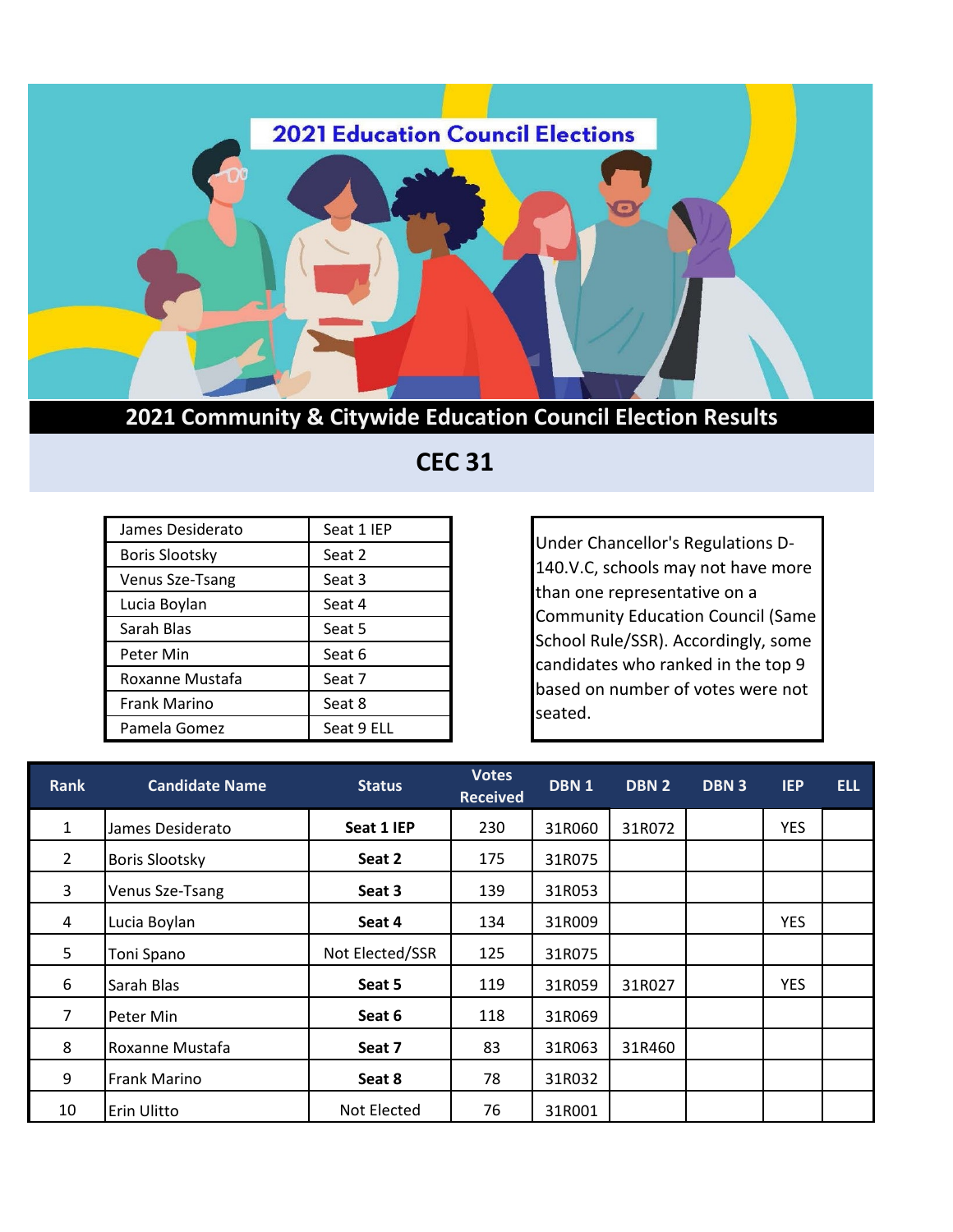| 11 | Kristie Montalvan         | Elected to CCD75 | 74 | 31R032 | 31R069 | 75R037 |            |            |
|----|---------------------------|------------------|----|--------|--------|--------|------------|------------|
| 12 | Melissa Minakakis         | Not Elected      | 51 | 31R005 | 31R064 |        |            |            |
| 13 | Yelena Pikman             | Not Elected      | 50 | 31R050 | 31R440 |        |            |            |
| 14 | Iman Ahmed                | Not Elected      | 47 | 31R004 |        |        |            |            |
| 15 | Freshta Taeb              | Not Elected      | 46 | 31R058 | 31R063 |        |            |            |
| 16 | Maria Esteves             | Not Elected      | 36 | 31R009 |        |        |            |            |
| 17 | Maria Dellagatta          | Not Elected      | 31 | 31R023 |        |        |            |            |
| 18 | Michael Yanni             | Not Elected      | 30 | 31R029 |        |        |            |            |
| 18 | Chantel Cabrera           | Not Elected      | 30 | 31R022 |        |        |            |            |
| 20 | Renee Marhong             | Not Elected      | 29 | 31R013 | 75R721 |        |            |            |
| 20 | Jessica Torres            | Not Elected      | 29 | 31R019 |        |        |            |            |
| 20 | Mia Ruiz                  | Not Elected      | 29 | 31R004 |        |        |            |            |
| 23 | Ayotilewa Efuniyi         | Not Elected      | 28 | 31R009 | 75R373 |        |            |            |
| 24 | <b>Tonianne Cecere</b>    | Not Elected      | 27 | 31R034 | 31R062 |        |            |            |
| 25 | Roxanne Schmidt           | Not Elected      | 25 | 31R055 |        |        |            |            |
| 25 | Maey Khaled               | Not Elected      | 25 | 31R029 | 31R063 |        |            |            |
| 27 | Takisha Landy             | Not Elected      | 24 | 31R019 |        |        |            |            |
| 28 | Pamela Gomez              | Seat 9 ELL       | 23 | 31R057 |        |        | <b>YES</b> | <b>YES</b> |
| 29 | Muhammad Masuk Mian       | Not Elected      | 22 | 31R007 | 31R042 |        |            |            |
| 29 | <b>Emral Devany</b>       | Not Elected      | 22 | 31R045 | 21K239 |        |            |            |
| 31 | Stephen Cherepany         | Not Elected      | 21 | 31R004 |        |        |            |            |
| 32 | Nshat Attia               | Not Elected      | 20 | 31R027 | 31R029 |        |            |            |
| 32 | Michael Kazis             | Not Elected      | 20 | 31R056 |        |        |            |            |
| 34 | Farah Jayman              | Not Elected      | 19 | 31R061 |        |        |            |            |
| 34 | Gina Plotkin              | Not Elected      | 19 | 31R023 | 31R024 | 31R047 |            |            |
| 34 | Kristie Arellano Stark    | Not Elected      | 19 | 31R048 |        |        |            |            |
| 37 | Monica Pullo Delgado      | Not Elected      | 18 | 31R061 |        |        |            |            |
| 38 | <b>Denise Farrelly</b>    | Not Elected      | 17 | 31R003 |        |        |            |            |
| 38 | Zoryana Romanyuk          | Not Elected      | 17 | 31R024 |        |        |            |            |
| 40 | <b>Dolores Concepcion</b> | Not Elected      | 16 | 31R046 | 21K468 |        |            |            |
| 40 | Michelle Webster          | Not Elected      | 16 | 31R039 |        |        |            |            |
| 42 | Nichole Fowler            | Not Elected      | 15 | 31R061 |        |        |            |            |
| 43 | Angelena Canizares        | Not Elected      | 14 | 31R059 |        |        |            |            |